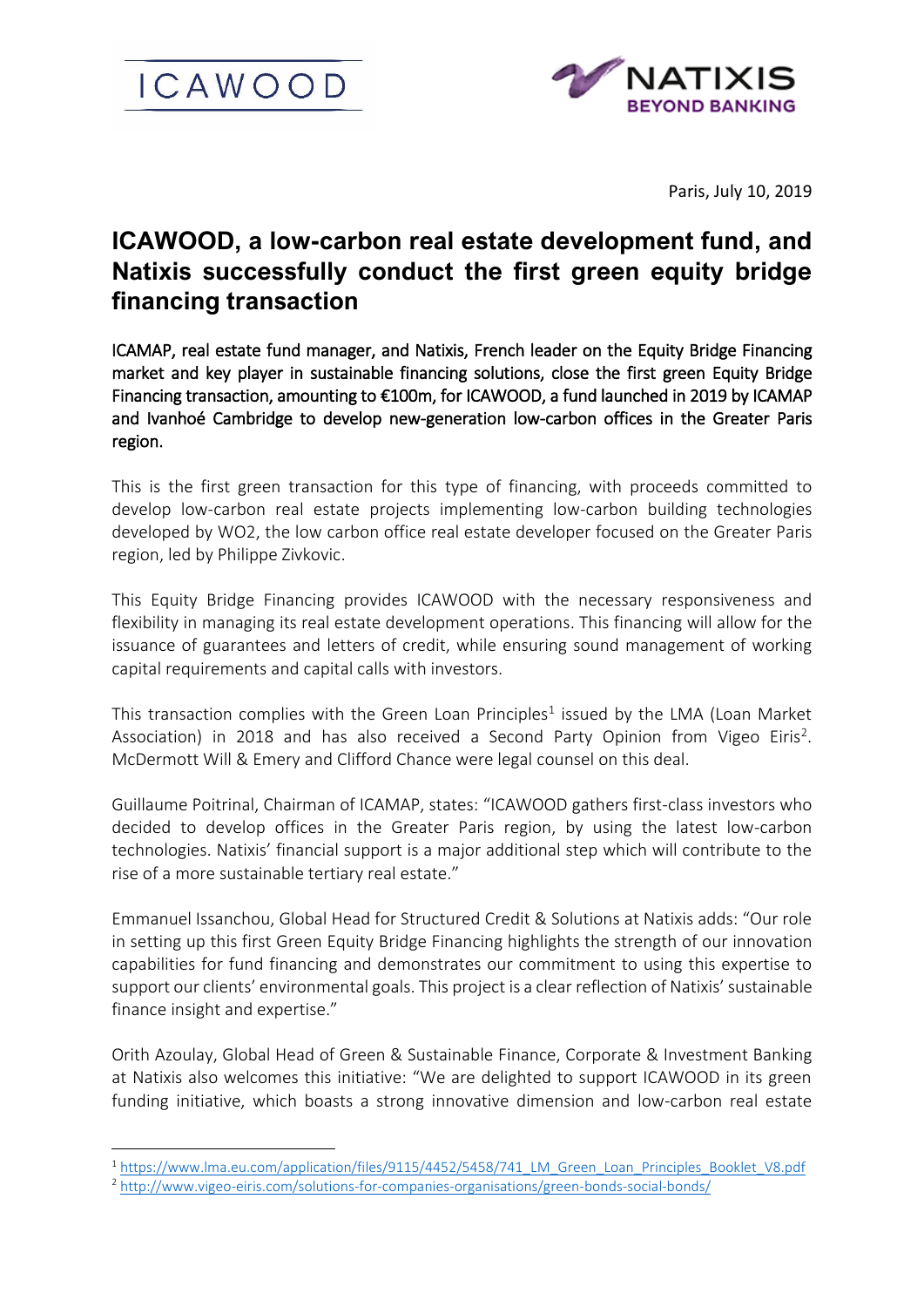excellence. This is a key strategic market for us as we support the project at each stage of its development."

### *About ICAWOOD:*

*ICAWOOD is an investment fund launched by ICAMAP and Ivanhoé Cambridge in 2019, devoted to designing and developing new-generation low-carbon offices in the Greater Paris region. The fund is managed by ICAMAP. Ivanhoé Cambridge, ICAWOOD's reference shareholder, chairs the Investors' Advisory Committee. ICAWOOD gathers twelve internationally renowned institutional and family investors. The fund has equity commitments of €750m, enabling it to develop between 200,000 m2 and 300,000 m2 of low-carbon offices. Projects are developed using low-carbon building techniques developed by WO2, the low- carbon office real estate developer focused on the Greater Paris region, led by Philippe Zivkovic.*

#### *About ICAMAP:*

*ICAMAP is an investment fund management company specialized in real estate, founded in 2013 and headed by its founding partners, Guillaume Poitrinal, Harm Meijer and Alexandre Aquien. ICAMAP manages €1.25 billion in equity for 21 leading internationally renowned institutional or family office investors. ICAMAP is the manager of two real estate investment funds with a focus on high-value-added operations: ICAWOOD (€750 million in equity), developing new-generation, low-carbon offices in the Greater Paris metropolitan area, and Icamap Investors (€500 million in equity) taking ownership stakes in small- and mid-cap private or publicly traded European real estate companies. The ICAMAP and ICAMAP Advisory teams are based in Paris, London and Luxemburg.*

## *About Natixis:*

*Natixis is a French multinational financial services firm specialized in asset & wealth management, corporate & investment banking, insurance and payments. A subsidiary of Groupe BPCE, the second-largest banking group in France through its two retail banking networks, Banque Populaire and Caisse d'Epargne, Natixis counts nearly 16,000 employees across 38 countries. Its clients include corporations, financial institutions, sovereign and supranational organizations, as well as the customers of Groupe BPCE's networks. Listed on the Paris stock exchange, Natixis has a solid financial base with a CET1 capital under Basel 3(1) of €11.1 billion, a Basel 3 CET1 Ratio (1) of 11.6% and quality long-term ratings (Standard & Poor's: A+ / Moody's: A1 / Fitch Ratings: A+).*

*Based on CRR-CRD4 rules as reported on June 26, 2013, including the Danish compromise without phase-in.*

*Figures as at 31 March 2019*